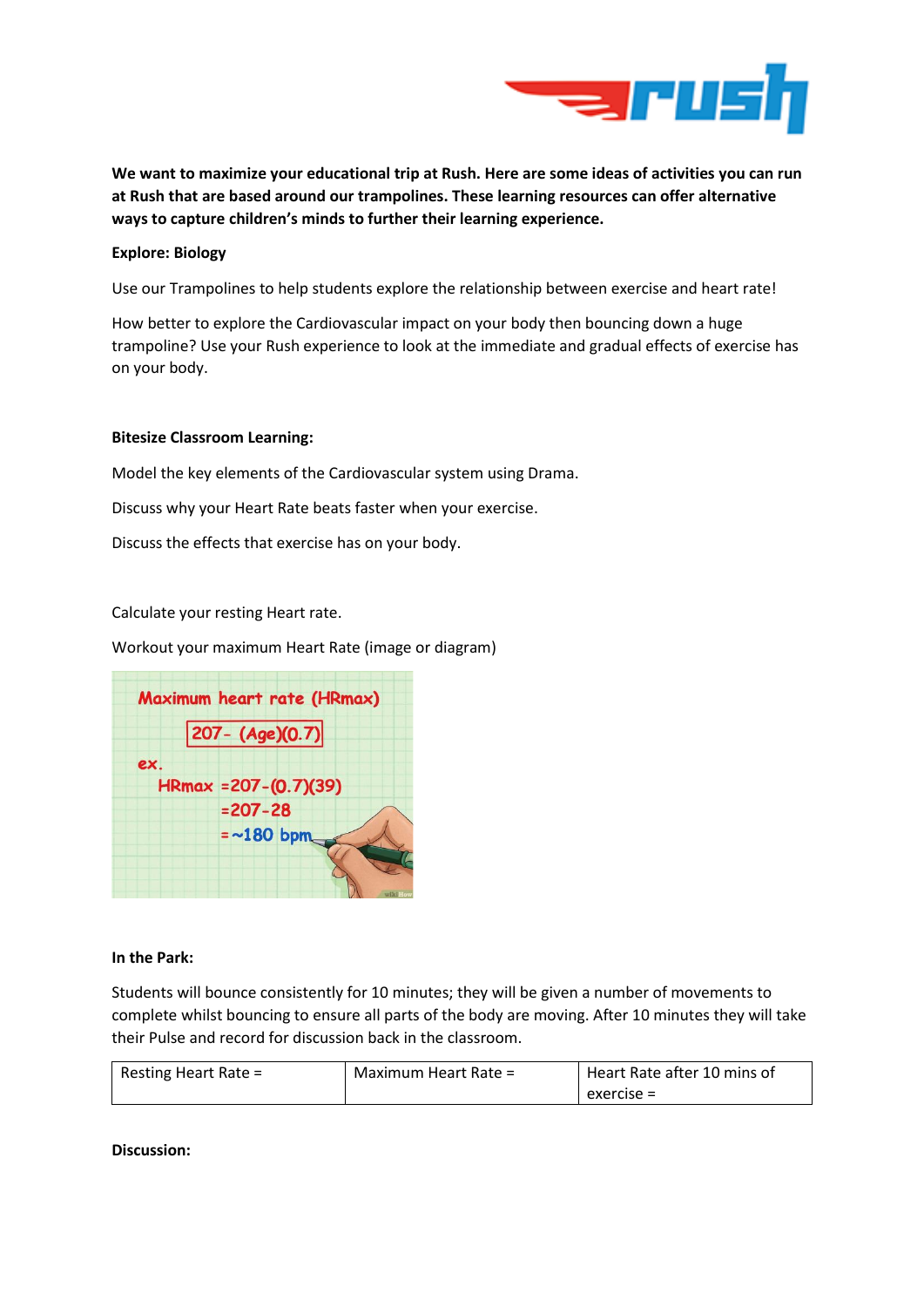

How did they feel before, during and after exercising?

What was their Heart Rate after 10 minutes, how close did they get to their maximum heart rate?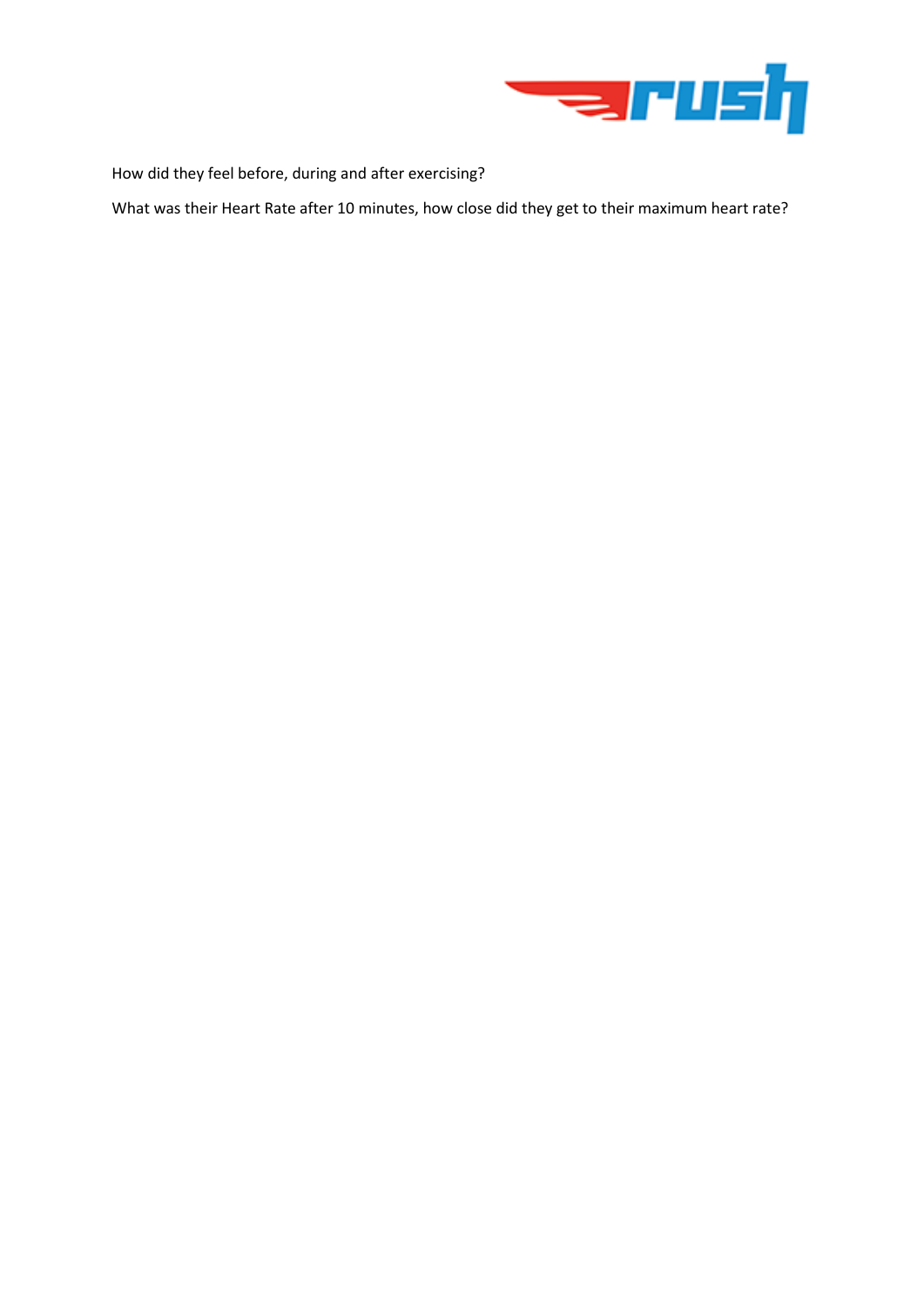

## **Explore: Physics (KS 3-4)**

Use a game of dodgeball to discuss the principles of speed and how quickly a Dodgeball can be thrown at different distances.

## **Bitesize Classroom Learning**

Discuss the three elements of Speed, Distance and Time and the characteristics of each one.

Discover the formula used to calculate Speed, Distance and Time.



Discuss the different units of measurement and agree on what units you are going to use in the practical activity.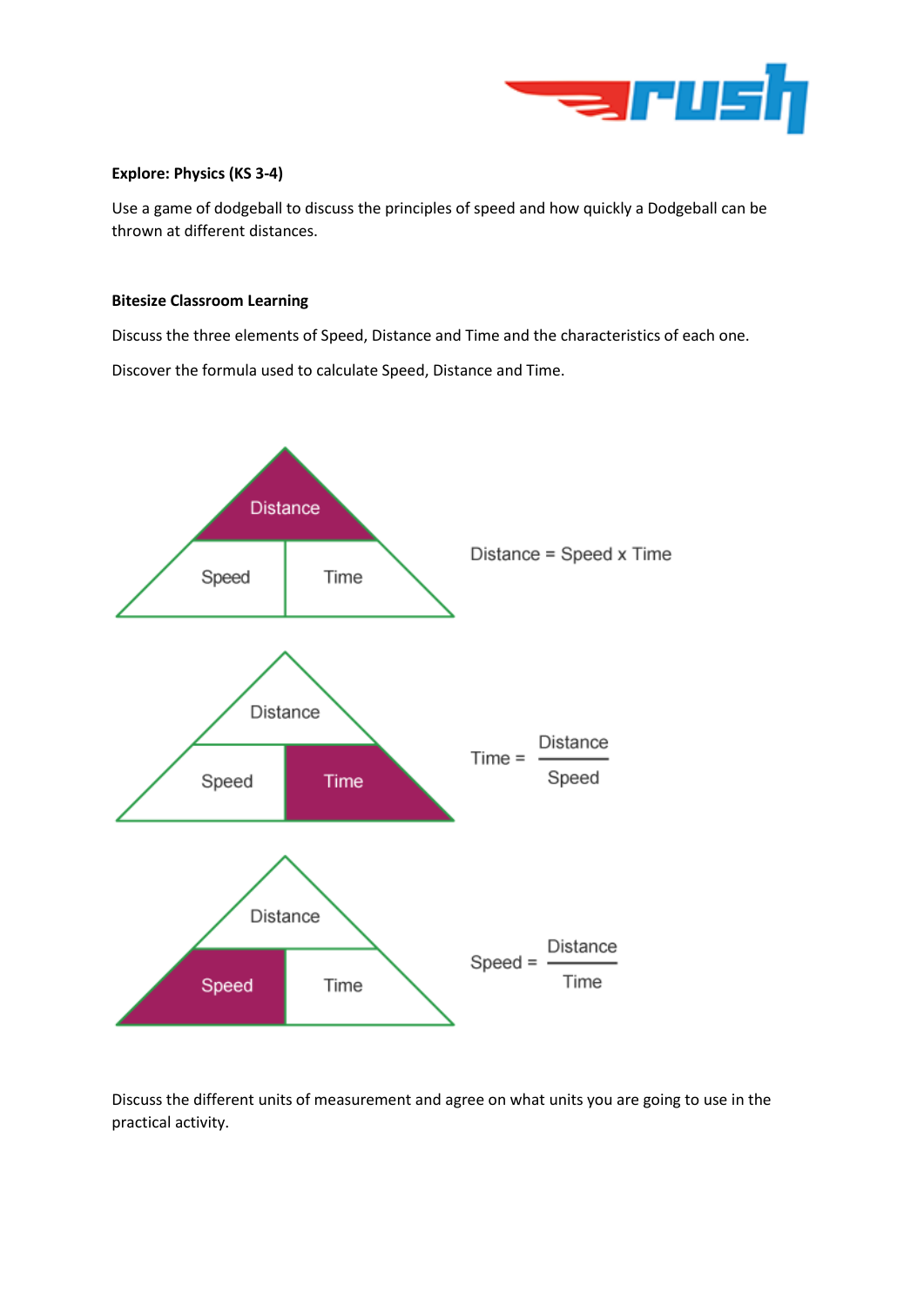

## **In the Park**

Working in Groups of 3, each group will need a stopwatch, a tape measure and a dodgeball.

Using the tape measure, mark out the following distances, 1m, 5m and 10m and position a pupil at each end.

Using the stopwatch time how long it takes the ball to travel between the distances.

The stopwatch is started when the ball leaves the hand and stopped when it is caught.

Record your finding using this chart:

| Distance        | Time | Speed |
|-----------------|------|-------|
| 1m              |      |       |
| 5 <sub>m</sub>  |      |       |
| 10 <sub>m</sub> |      |       |

### **Discussion:**

Use the Calculations to discover the speed of ball.

Discuss the variations between groups and what could the reasons be for this.

Complete the task in the playground and vary the distance to see if there are any different results.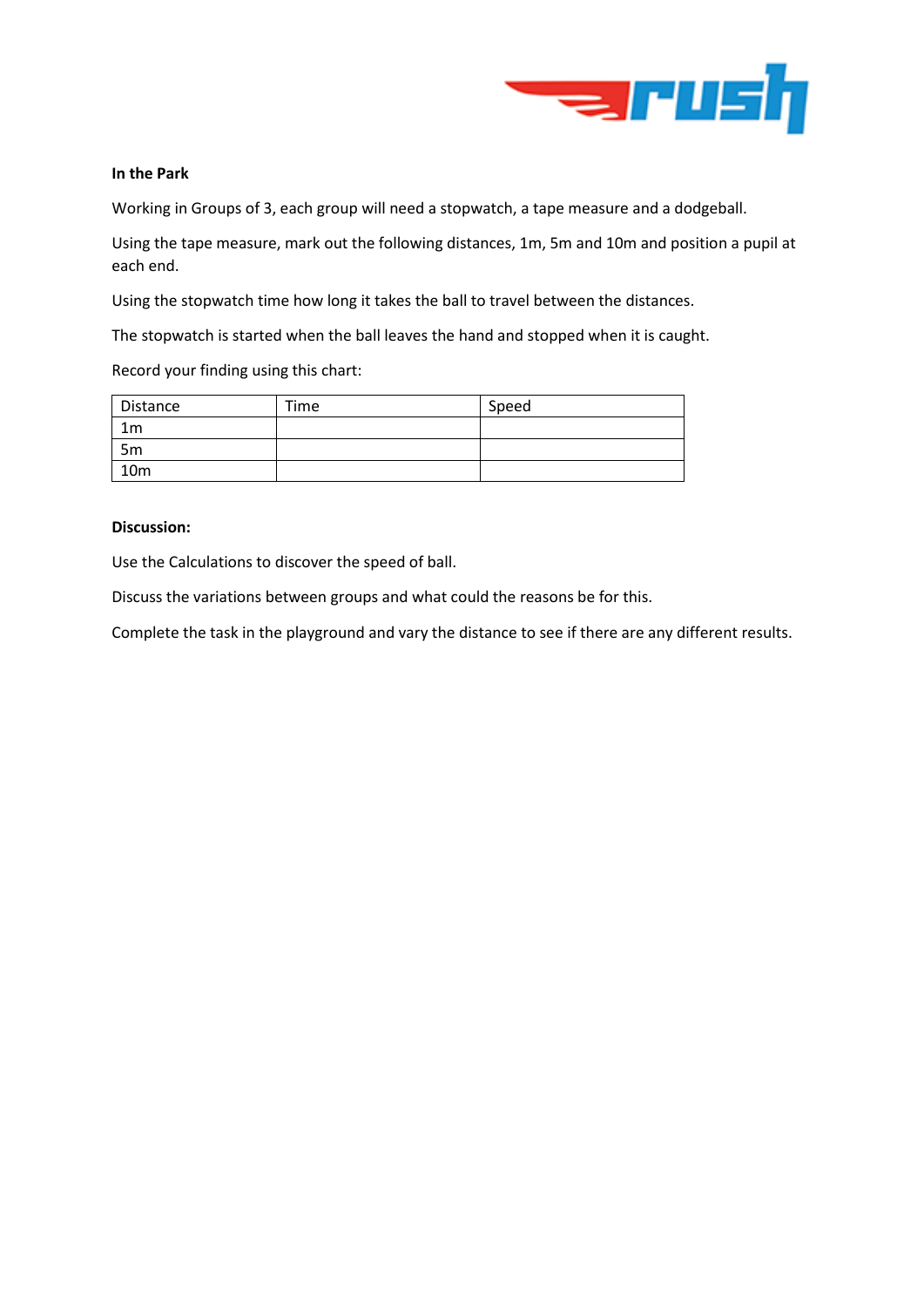

## **Explore: Healthy Living**

How will the Rush Experience help develop Students' knowledge and understanding of Healthy Living?

Students' adrenaline will Rush at the sight of the Trampoline Park. Use our facilities to help Children understand more about the importance of a healthy lifestyle.

## **In the Classroom**

Research the importance of a balanced diet, does an Olympic gymnast eat a balanced diet?

Research and discuss drugs which have an effect on the body. For example, tobacco and alcohol are harmful, whilst others can be used as medicines.

Research the benefits of exercise and how they link to Healthy Living.

# **In the Park**

In groups design a Fitness Test using all elements of the park then take the test and time how long it takes.

## **Discussion:**

Who has the healthiest lifestyle and is fit enough be an gymnast? What advice would you give those who you think wouldn't pass the test?

Think about how they will improve their fitness and what tests they can do to measure this. Consider; Pulse Rates, breathing and recovery rates and typical dietary intake measurements.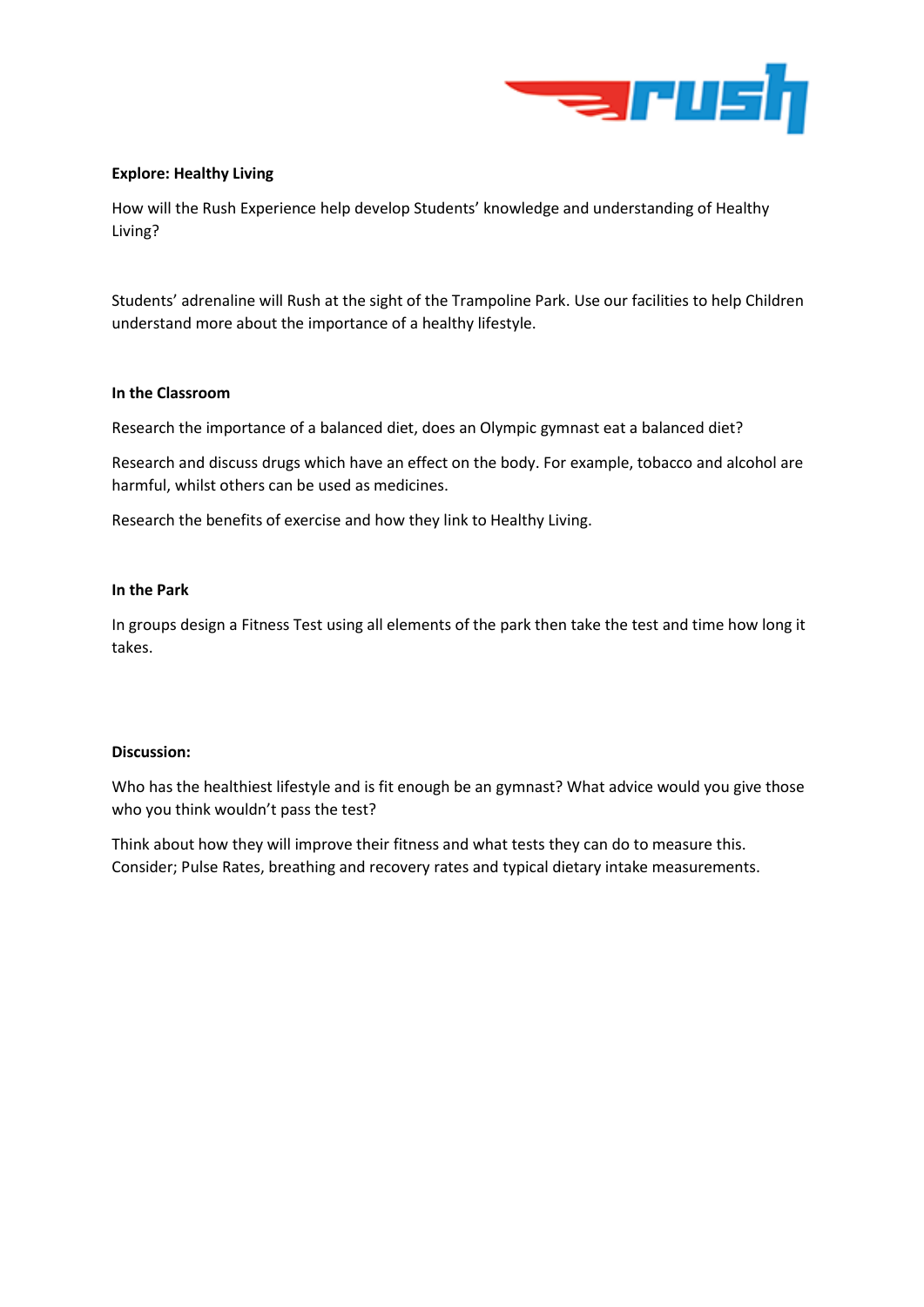

### **Explore: Overcoming Fear**

Help understand and conquer Fear, use our Diving Board platform to put theory into practice.

Students will examine why we have fears and what helps conquer them.

### **In the Classroom:**

Research the word 'Fear' and discuss what it means. Ask students to give an example of when they were scared to do something.

Discuss why we worry about fear and what thoughts goes through our minds when we worry.

Abbreviate these thoughts into single word or phrases and transfer them onto a sheet of paper that each Student will bring to the Park.

### **In the Park:**

Working in pairs, get Students to walk across the Bottle Beams, get them to stop halfway and ask them to shout out how they feel. Circle the answer. How did they feel when they made it to the other side?

Each student will then take turns to step off the diving board. When they reach the top and look over the edge, record how do they feel on their sheet. Once they jump off and land, record how they feel. Do they notice any changes to their body?

## **Discussion:**

What do the students think of fear? Once they completed the activities, was it as bad as they first thought? We they happy after completing the activity?

Discuss the importance a positive mindset can have on overcoming fear and what techniques you can use to overcome fear.